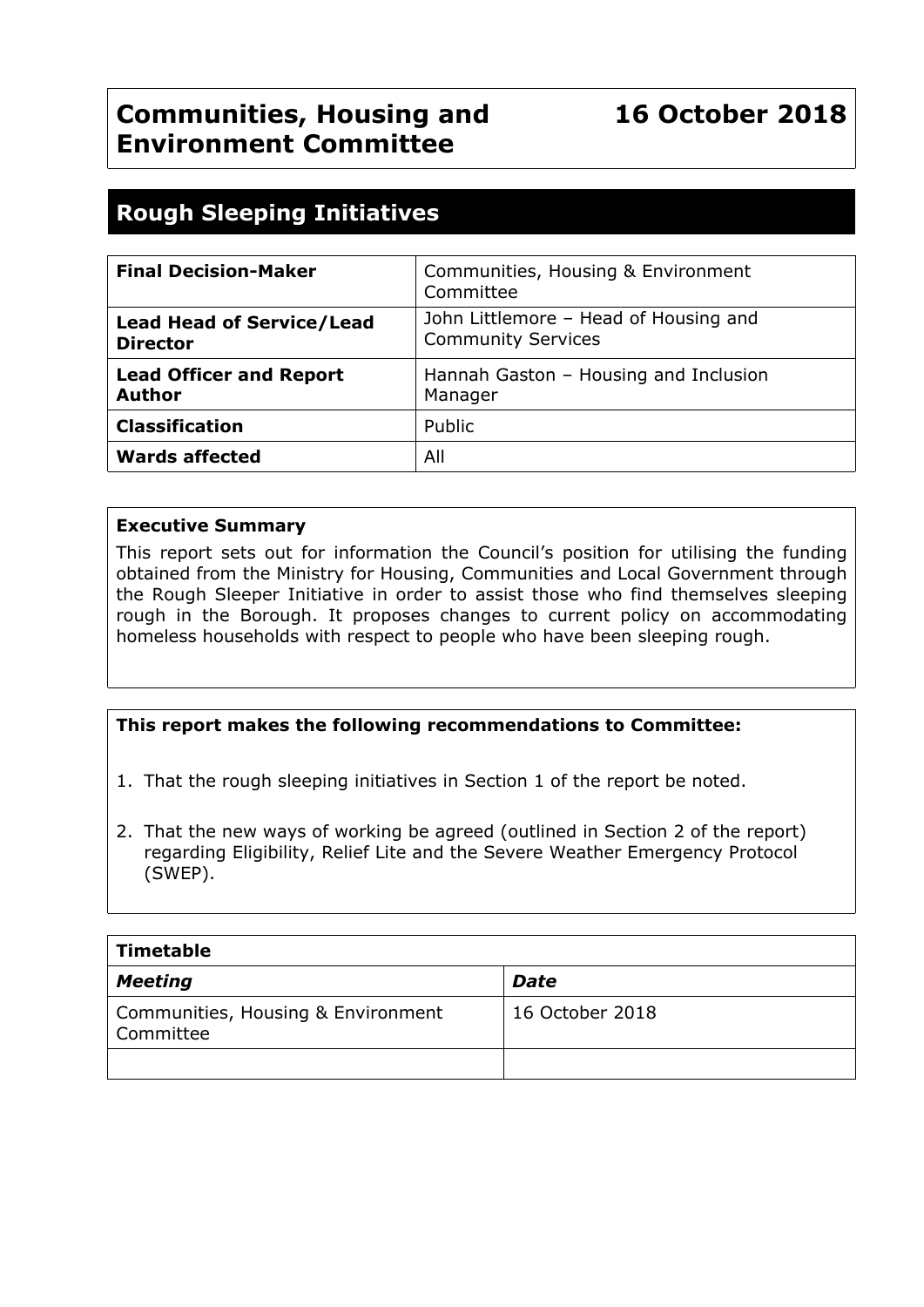#### **1. INTRODUCTION AND BACKGROUND**

- 1.1 Maidstone is an area in Kent that along with Canterbury has historically attracted a local and transient rough sleeper population that is bigger than other parts of Kent. The Council has tackled these issues through the provision of supported accommodation, such as Lily Smith House and outreach services that have been delivered either directly by the Council or through the former Kent Supporting People Programme.
- 1.2 Homeless persons who are identified as rough sleepers will normally exhibit different characteristics from those that we assist under the Homelessness Reduction Act (HRA). Whereas the majority of persons assisted under the HRA are threatened with homelessness and comprise of more than one family member including children, rough sleepers in the main are single households who literally have no accommodation available to them and live in makeshift arrangements such as tents or on the street.
- 1.3 Nationally there has been a significant increase in the number of persons sleeping rough in England (up 15% between January 2017 and January 2018 alone) and Maidstone's position reflects this. The latest street count carried out in September 2018 identified 48 persons as sleeping rough, as compared with 25 in 2014. In response to this increase, the government instigated the Rough Sleeper Initiative (RSI), which came with funding opportunities to develop better services for rough sleepers. Maidstone was one of four local housing authorities in Kent to make a successful bid and to receive the funding.
- 1.4 Background data around the rough sleeper population is contained in the Table 1. below:

| Year | <b>Total</b> | <b>Men</b> | <b>Women</b> | <b>Non UK</b><br><b>EU Nationals</b> |
|------|--------------|------------|--------------|--------------------------------------|
| 2014 | 25           |            |              |                                      |
| 2015 | 38           | 32         | 6            | 6                                    |
| 2016 | 35           | 30         | 5            | 5                                    |
| 2017 | 41           | 37         |              |                                      |
| 2018 | 48           | 38         | 10           |                                      |

Table 1.

1.5 The Council worked with Porchlight (a large charity group specialising in single homelessness, originally operating in East Kent) from 2013 to provide an outreach service through a secondment arrangement. When the arrangement ended in 2017, the Council employed a member of staff directly. The early learning from these experiences has helped to inform the multi-agency approach and development of the RSI programme.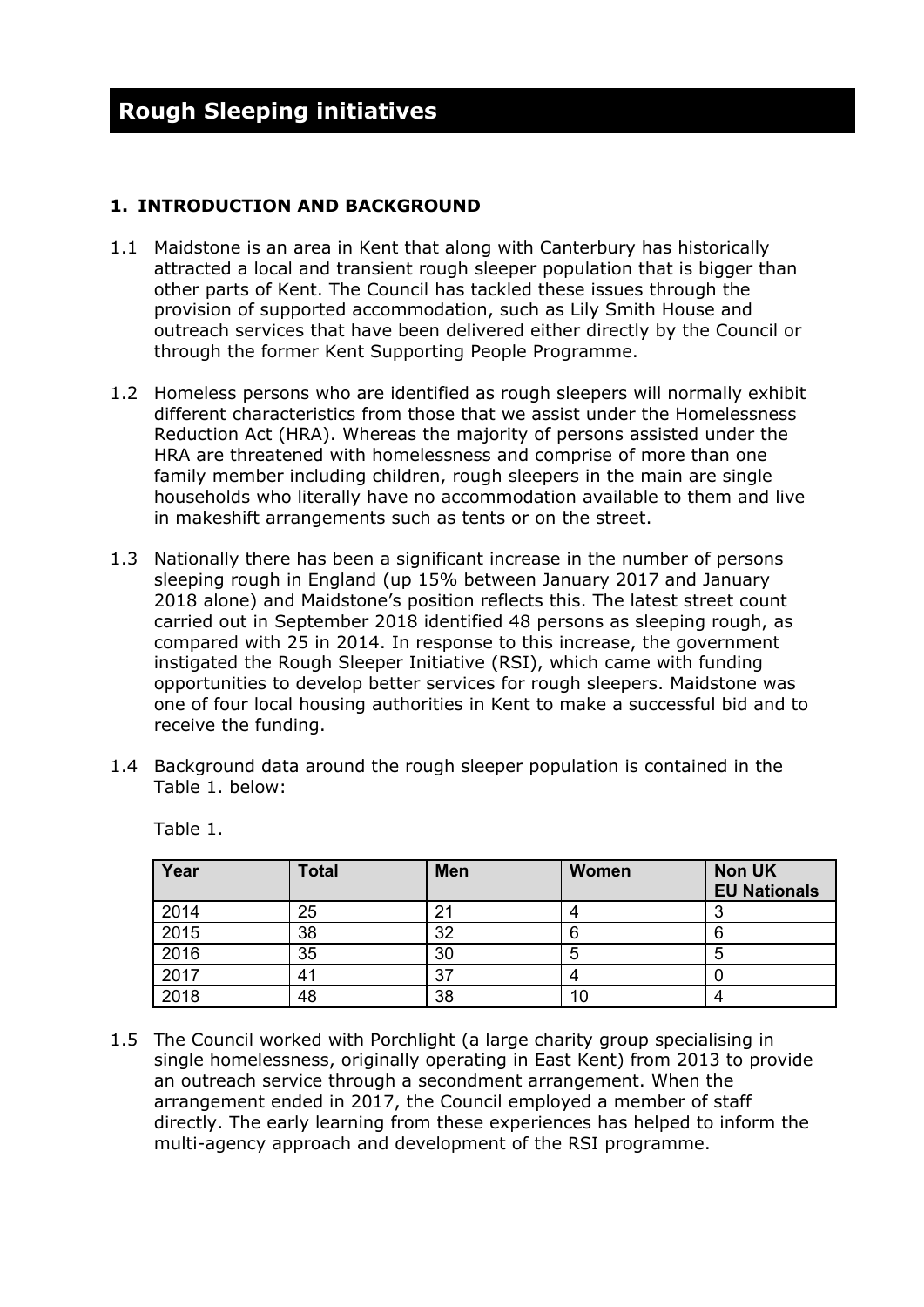- 1.6 The outreach team provides a range of interventions tailored to the client's needs.
	- To prevent rough sleeping where possible through intelligence lead engagement and directing into our homelessness prevention service
	- Rapidly move those new to rough sleeping away from the street as quickly as possible through early engagement by outreach staff to place people into accommodation (Pelican Court) and support to move onto more stable housing.
	- Engage with entrenched rough sleepers by gradual trust building with the aim of moving the client from the street to our new assessment centre.
	- During this period work with a range of organisations to assist the client and to understand their needs and target appropriate support services.
	- Once placed at the assessment centre, address complex needs through links with other services e.g. mental health team, substance misuse services.
	- Identify the most appropriate next steps (personal housing plan) to enable a sustainable move back in to independent living; this might be achieved through a number of accommodation placements as a stepping-stone to full independence. This means securing accommodation by working with housing associations and private sector landlords.
- 1.7 Maidstone Borough Council now has a number of initiatives and opportunities for rough sleepers and those insecurely housed across the district. These have been accelerated over the previous 15 months and are outlined below.

A) Pelican Court – This is an 11 bed property acquired by Maidstone Council located in Wateringbury on the border with Tonbridge and Malling. The facility, a former care home, provides accommodation seven days a week with support to clients between Monday and Friday. The project is designed to stop the flow of new rough sleepers onto the streets; people who are identified as being homeless or at risk of homelessness and who have low-level support needs are accommodated and supported with the aim of moving to accommodation where they can live independently.

Since opening in 2017, 77 clients have benefitted from the scheme with 67 clients moving on over the same period. Of these 76% went onto a positive outcome with a housing solution. The remaining 16 clients made their own arrangements and are no longer identified as part of Maidstone's street population.

B) Rough Sleeping Initiative (RSI) Funding – MBC has been awarded funding of £333,799 from the Ministry of Housing, Communities and Local Government in Year 1 2018/19. This funding will provide a package of measures, contained in our funding bid, consisting of:

- The creation of an Outreach Team comprising a team leader and four outreach workers to expand the existing outreach service and enhance our support to rough sleepers
- A seven bed Assessment Centre with on-site support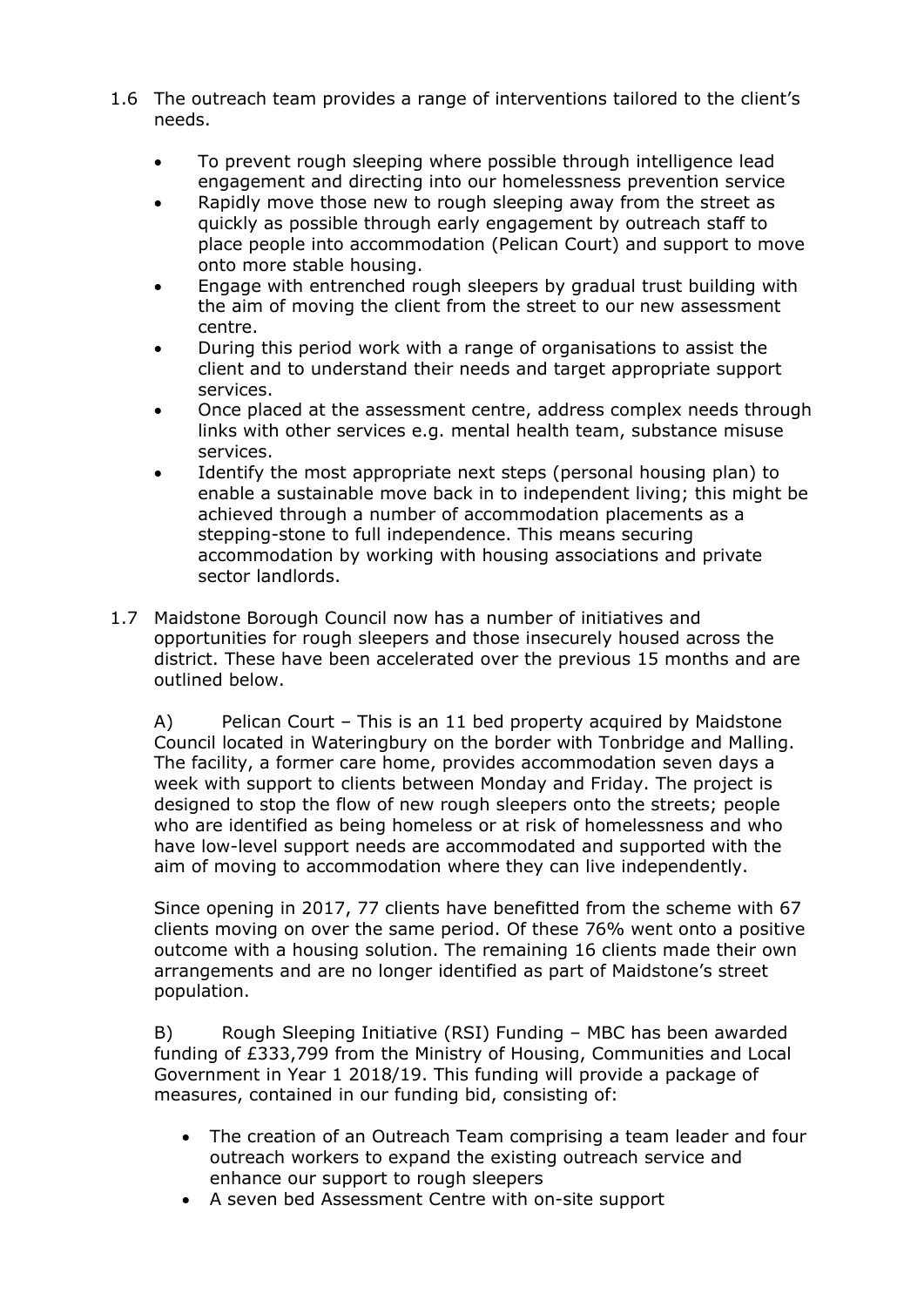An addictions worker contracted through CGL and an extension of funding to Pelican Court.

A provisional award for Year 2 2019/20 of £369,225 has been indicated but is dependent on progress towards the outcomes for Year 1, as outlined in Paragraph 3.1 below.

| <b>RSI Funding</b>                      | <b>Budget 2018/19</b><br>£333,799 | <b>Budget 2019/20</b><br>£369,225 |
|-----------------------------------------|-----------------------------------|-----------------------------------|
| Enlarged Outreach Team                  | £129,250                          | £158,000                          |
| CLG Addictions/vulnerable person        | £42,000                           | £42,000                           |
| Worker                                  |                                   |                                   |
| <b>Pelican Court</b>                    | £30,000                           | 0.00                              |
| <b>Assessment Centre</b>                | £70,419                           | £50,095                           |
| Maidstone                               |                                   |                                   |
| Concierge service for Assessment Centre | £32,130                           | £32,130                           |
| Extended SWEP provision                 | £30,000                           | 0.00                              |
| <b>Housing First</b>                    | 0.00                              | £87,000                           |

The expenditure allocation is set out in Table 2 below:

C) Housing First – The Council set aside  $£80,000$  from the business rates retention fund that will be used to cover accommodation charges for seven rough sleepers within the Maidstone District in the first year. The project aims to stay loyal to the housing first model by ensuring we work with the hardest to engage and those who have a high profile and negative impact on the local community. Your officers are working closely with Golding Homes and Porchlight in order to develop the initiative.

D) Severe Weather Emergency Protocol (SWEP) – since the winter of 2017 the Council has been offering an extended SWEP provision to rough sleepers on the first night the temperature dropped to zero and undertaking assertive outreach on those winter days to ensure everyone has access to a warm and safe environment.

# **2. NEW WAYS OF WORKING**

- 2.1 Often those who are rough sleeping have been through the 'system' many times previously and due to their complex and challenging needs may not be easy to engage and/or not willing to participate within a process which has a range of natural barriers e.g. forms to complete, ID to be provided, interviews to attend in order to seek accommodation.
- 2.2 Having the additional funding streams provides an excellent opportunity to explore new ways to address these needs and break the cycle of street homelessness. In order to assist this particular client group we will need to flex our approach, which may require taking an alternative approach in the way we deliver our statutory duties.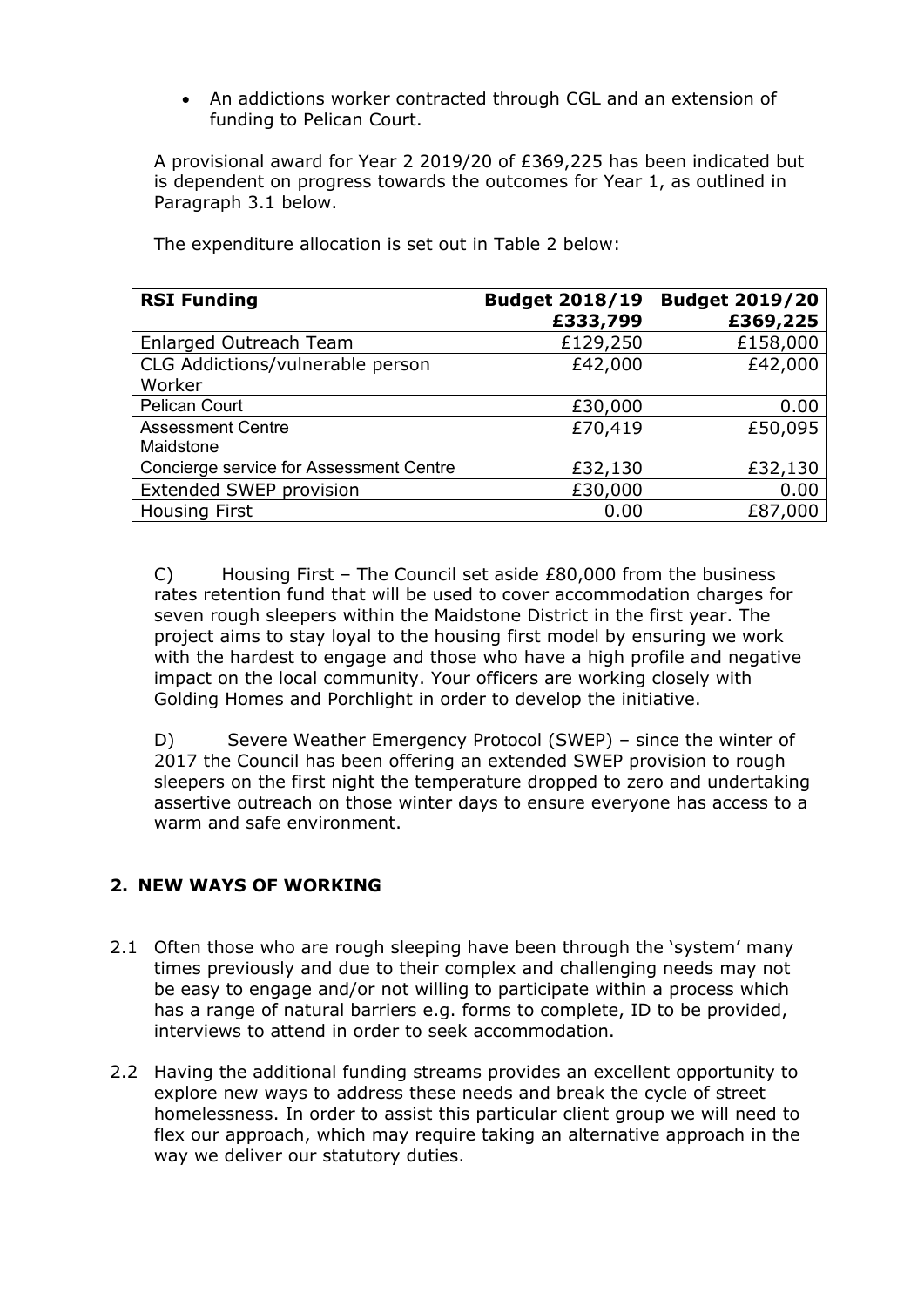- 2.3 We are seeking to undertake a range of activities to try and target this cohort – these at times will work in a slightly different manner to our normal approach and we are seeking the Committee's approval to adopt this approach.
- 2.4 **A) Eligibility** is one of the basic tests carried out when determining if we can offer a service or assist homeless people. This is directly related to an individual's immigration status including whether an applicant has recourse to public funds. Given the nature of rough sleeping, the outreach team will at times work with individuals whose eligibility for assistance from a local housing authority remains under investigation.
- 2.5 In order to support people to move away from rough sleeping and off the streets of Maidstone it is important we can provide a support offer whilst we look for alternative accommodation including reconnection to their home country or choice of location for those who are subsequently deemed to be ineligible. Our RSI funding will enable us to place people within the assessment centre and be funded through the central pot without the need for those clients to claim housing benefit (public funds). The number of potential clients within this group is low, as indicated in Table 1 above.
- 2.6 **B) Relief Lite.** The Homelessness Reduction Act (HRA) has an expectation that the client will participate in the homelessness processes through the engagement with a Personal Housing Plan (PHP), including working with us to formulate a plan and then agreeing to follow it. However, this is a barrier for many people who have become street homeless and who as a result of their life experience do not trust public authorities; as noted above this particular cohort have challenging needs and are often non-compliant to the point where agreeing the PHP would prove to be a barrier to resolving the client's situation.
- 2.7 The pragmatic solution to this issue is to offer a "Relief Lite" approach to those who would fall within the 'Relief' duty of the Homelessness Reduction Act. Under the Homelessness Reduction Act where the local housing authority is unable to prevent the homelessness the next stage is the Relief duty. Accordingly we propose that the Council provides accommodation during the Relief stage using our discretionary power to accommodate under the Housing Act 1996 S.205(3). The outreach team will then support these people through the assignment of a key worker and individual, tailored support to complete support plans, which in effect will form the required Personalised Housing Plan.
- 2.8 A fundamental principle of the 'Relief Lite' approach is that the client will not be disadvantaged or receive a lesser service than if they had been assisted in the normal way through the HRA. The main difference will be that the client will not experience the range of bureaucracy that is a feature of the HRA in terms of the various letters that are required to be issued at each stage of the process.
- 2.9 **C) Severe Weather Emergency Protocol (SWEP)**. In previous years, the Council has provided SWEP accommodation in line with national guidance that suggests if the temperature falls to zero or below for three consecutive nights then emergency accommodation should be provided. In Maidstone in the winter of 2017/18 an operational decision was taken to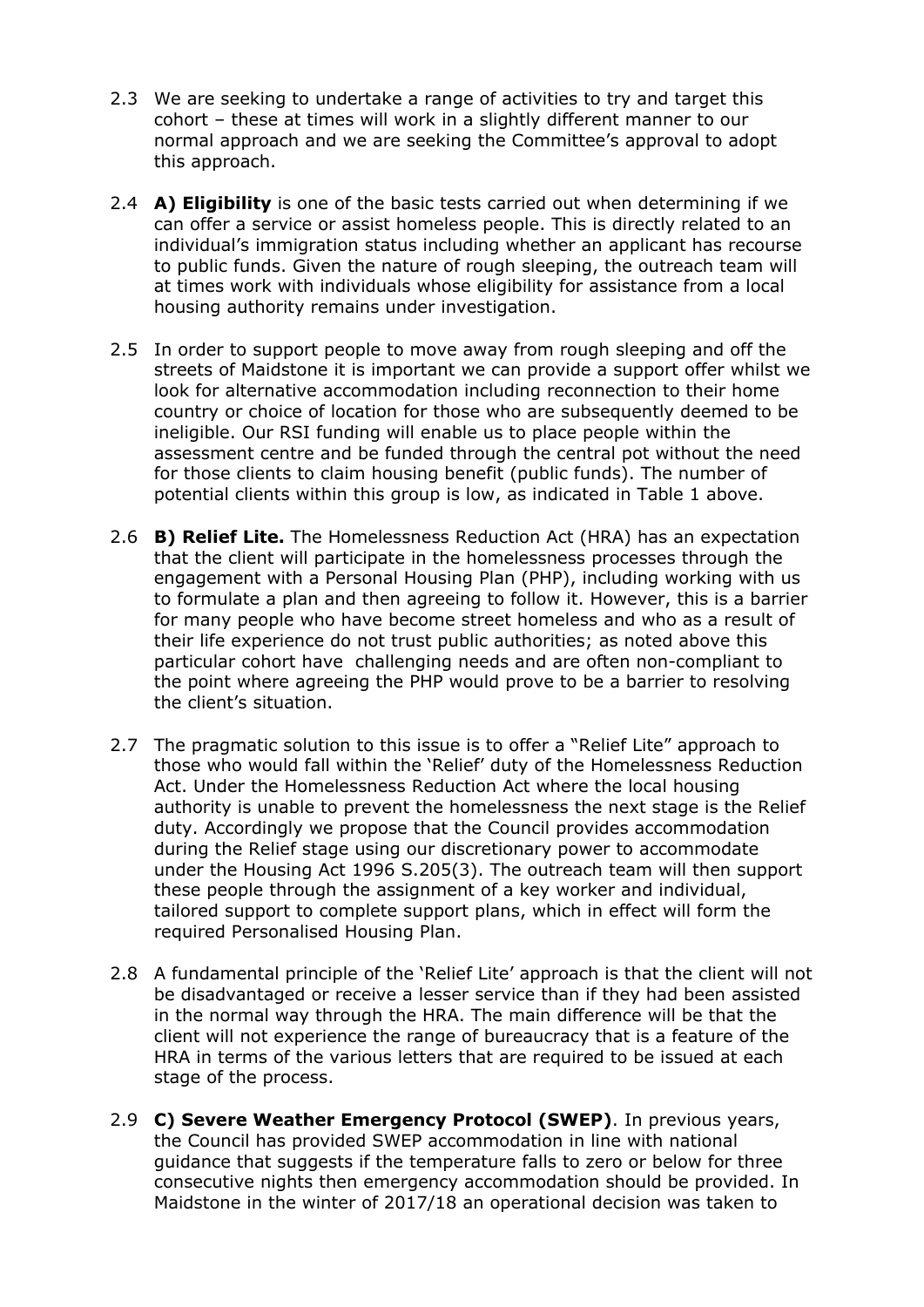provide accommodation from the first night that the temperature dropped to zero, after undertaking assertive outreach to ensure no one was left out in the cold.

- 2.10 This approach is different from the extant guidance but is viewed as a more humane approach and is not uncommon amongst other Local Housing Authorities in Kent and London. During the last cold spell, the Ministry of Housing, Communities and Local Government did write to request authorities provide accommodation from night one. In the past year we have spent nearly £20,000 on SWEP.
- 2.11 The RSI funding this year will pay for our SWEP provision we obtained £30,000 with a view to fund the early opening of the Winter Shelter from November but the provider felt unable to provide the range of service that we require. Officers are now looking to use the designated funding to provide emergency accommodation directly sourced from landlords. We have an agreement in principle with an agency who will provide up to 18 beds for the winter period and it is intended to commence this provision from the 1<sup>st</sup> November. Sufficient allowance has been made to continue to support the Winter Shelter provided by the third sector with a £10,000 grant donation.

# **3. TRAJEGTORY AND ASPIRATIONS**

- 3.1 Our aspiration for the service is to reduce rough sleeping significantly across the district, ensuring those who do find themselves homeless or in threat of homelessness are offered accommodation and support to quickly break the cycle of homelessness. As part of the funding agreement, the Council is committed to carrying out rough-sleeper counts every other month and to provide regular updates in activity to the Ministry of Housing, Communities and Local Government. In numerical terms, the aim is to have reduced the number of people sleeping rough to 13 on the night of the count in March 2019.
- 3.2 The new service will continue to work closely with existing service providers and landlords in order to achieve our aims. This includes voluntary organisations like Homeless Care, as well as the statutory agencies such as Police, the Health Service and Probation. The Council has engaged with a range of private landlords in addition to our main social housing provider, Golding Homes, in order to provide housing solutions.
- 3.3 By using these new techniques, we are determined to provide a robust support offer to those who are not only the most vulnerable within the community but also can cause the most difficulty and expenditure to the public purse.

#### **4. AVAILABLE OPTIONS**

4.1 Option 1 is to agree that the Council adopts the new ways of working outlined in Paragraph 2 above set out as A - Eligibility, B – 'Relief Lite' and C – Severe Weather Emergency Protocol, this will ensure the best possible offer to rough sleepers in order to address their continued homelessness.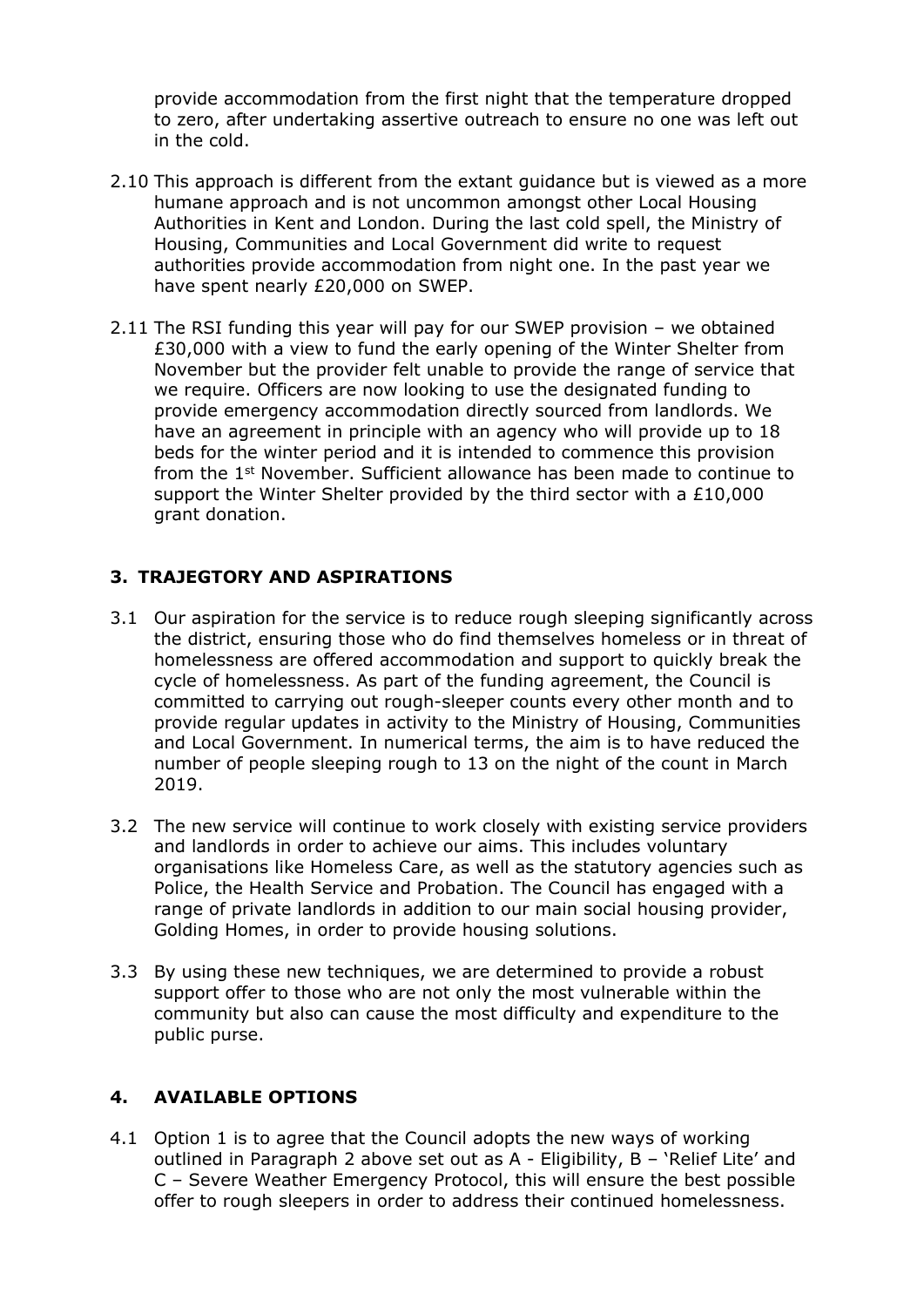4.2 Option 2 is not to change our approach to rough sleeping. This is not recommended, as this will not enable the Council to help change lives and will place the funding for the various programmes in jeopardy, as the Council will unlikely to be able to deliver the outcomes for which we have been funded. We also will not achieve the outcomes as required, which could mean that Year 2 of the RSI funding is at risk.

## **5. PREFERRED OPTION AND REASONS FOR RECOMMENDATIONS**

5.1 Option 1 is our preferred option – this will give the Council greater control on the support offer provided to rough sleepers and ensure an equality to all, addressing the concerns of both public and businesses in Maidstone like.

### **6. RISK**

- 6.1 Option 1 enables us to manage the support provided to rough sleepers in the best possible way, but there is an element of risk associated with the "Relief Lite", as this proposes a new way of implementing assistance to homeless persons. A client might raise a complaint that we have not followed our processes for other homeless applicants assisted under the HRA but given the nature of the client group, we feel the likelihood is low and the demonstrable negative impact on the individual is minimal, whereas the potential benefits to a wider group of vulnerable individuals negates this concern. We also believe that the support offer to the clients will be robust in ensuring a rounded approach to their support needs and the identification of appropriate accommodation.
- 6.2 There is an associated risk that by providing an enhanced level of service our area becomes more attractive to the transient rough sleeper population. This might result in an increase in rough sleepers who have no connection to our area. It is not possible to quantify this risk but the outreach service through its engagement with the street population will monitor the composition of rough sleepers and make appropriate interventions such as reconnection to the client's area of origin or to locations where affordable housing is in not such high demand as in London and the South East.

#### **7. NEXT STEPS: COMMUNICATION AND IMPLEMENTATION OF THE DECISION**

7.1 Once the recommendations are agreed, the Housing Service will engage with our key stakeholders and partners to commence immediate delivery of the initiatives.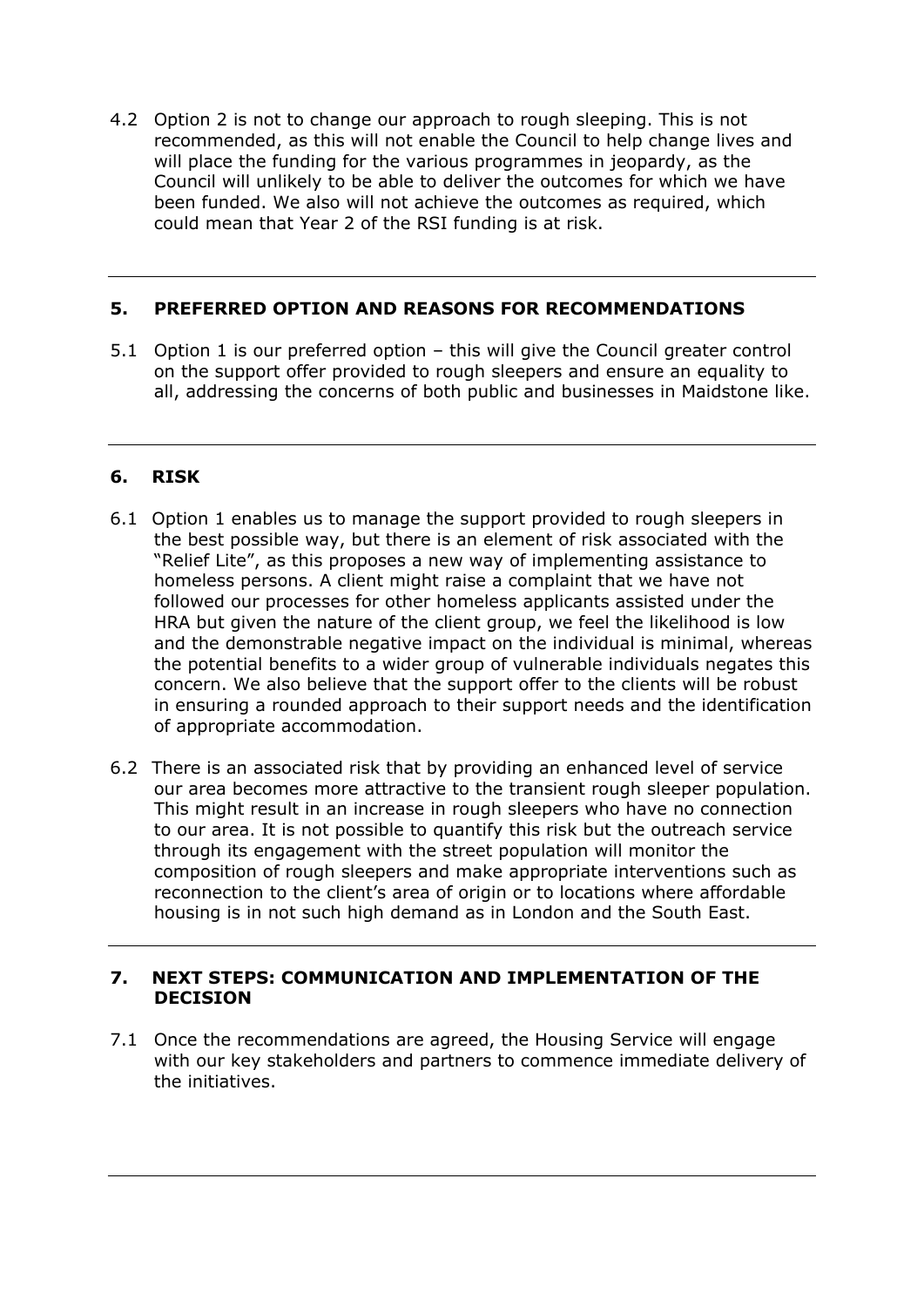# **8. CROSS-CUTTING ISSUES AND IMPLICATIONS**

| <b>Issue</b>                                    | <b>Implications</b>                                                                                                                                                                                                                                                                                                                                            | Sign-off                                                   |
|-------------------------------------------------|----------------------------------------------------------------------------------------------------------------------------------------------------------------------------------------------------------------------------------------------------------------------------------------------------------------------------------------------------------------|------------------------------------------------------------|
| <b>Impact on Corporate</b><br><b>Priorities</b> | Accepting the<br>recommendations will<br>materially improve the<br>Council's ability to achieve a<br>Home for Everyone.                                                                                                                                                                                                                                        | Head of<br>Housing &<br>Community<br><b>Services</b>       |
| <b>Risk Management</b>                          | Covered in the risk section 8.<br>By not proceeding with any<br>option we are exposed to more<br>risk.                                                                                                                                                                                                                                                         | Head of<br>Housing &<br>Community<br><b>Services</b>       |
| <b>Financial</b>                                | The initiatives described in this<br>report can be met from<br>available funding, so no<br>additional funding is required<br>for implementation. Note that<br>the funding is one-off in<br>nature, so a longer term<br>strategy would require either a<br>reduction in the number of<br>rough sleepers or the<br>identification of ongoing<br>revenue budgets. | Director of<br>Finance &<br><b>Business</b><br>Improvement |
| <b>Staffing</b>                                 | Additional staff have been<br>recruited, or are in the process<br>of being recruited as part of<br>the RSI funding.                                                                                                                                                                                                                                            | Head of<br>Housing &<br>Community<br><b>Services</b>       |
| Legal                                           | Accepting the<br>recommendations will fulfil the<br>Council's duties and act under<br>the spirit of the new<br>homelessness legislation                                                                                                                                                                                                                        | Head of<br>Housing &<br>Community<br><b>Services</b>       |
| <b>Privacy and Data</b><br><b>Protection</b>    | Accepting the<br>recommendations will increase<br>the volume of data held by the<br>Council. We will hold that data<br>in line with the agreed<br>measures for complying with<br>the Council's statutory Housing<br>duties.                                                                                                                                    | Head of<br>Housing &<br>Community<br><b>Services</b>       |
| <b>Equalities</b>                               | The recommendations do not<br>propose a change in service<br>that would require an<br>equalities impact assessment                                                                                                                                                                                                                                             | Head of<br>Housing &<br>Community<br><b>Services</b>       |